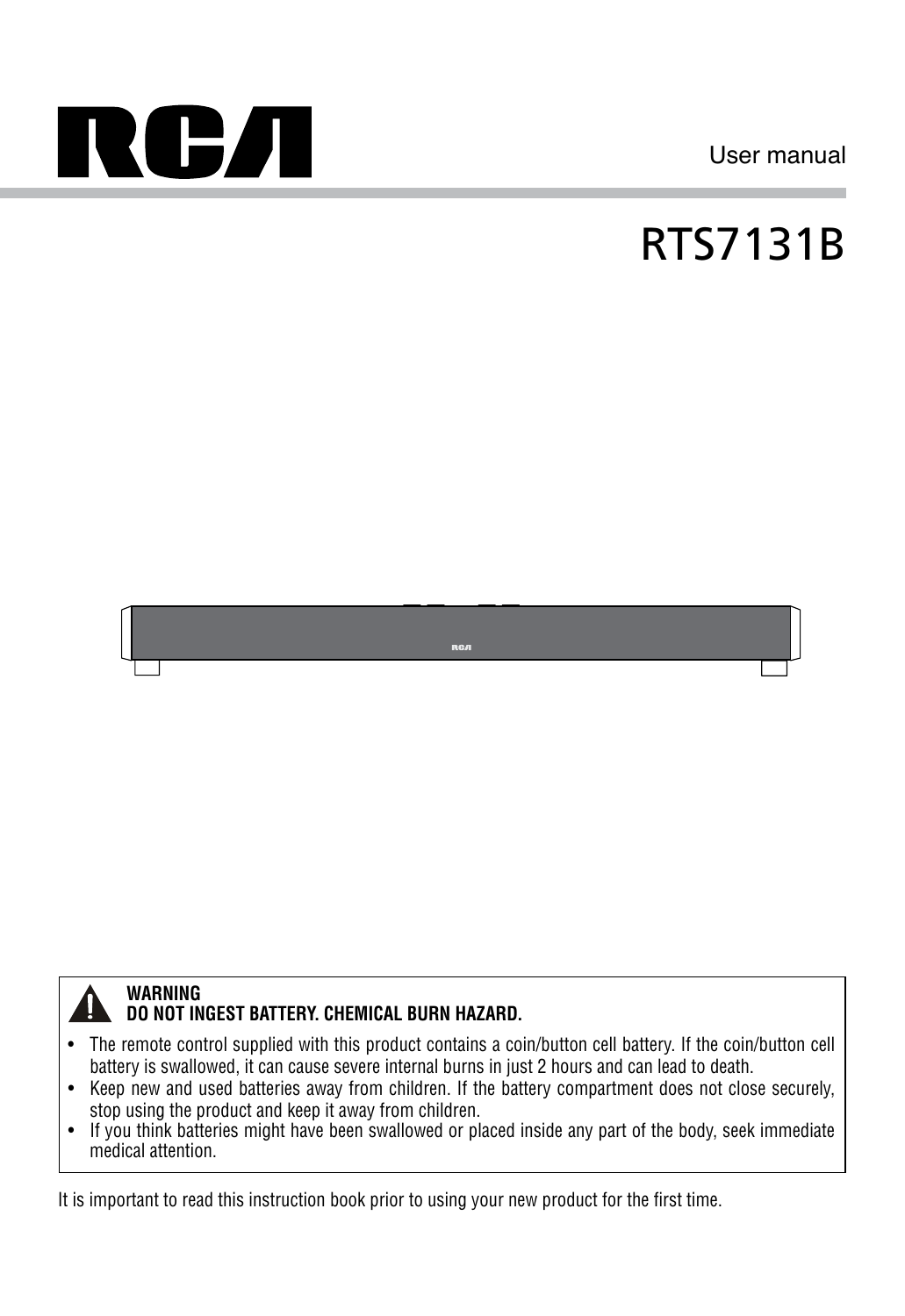#### **FCC Information**

This device complies with Part 15 of the FCC rules. Operation is subject to the following two conditions: (1)This device may not cause harmful interference, and (2)This device must accept any interference received, including interference that may cause undesired operation.

EN NOTE: This equipment has been tested and found to comply with the limits for a Class B digital device, pursuant to part 15 of the FCC Rules. These limits are designed to provide reasonable protection against harmful interference in a residential installation. This equipment generates, uses, and can radiate radio frequency energy and, if not installed and used in accordance with the instructions, may cause harmful interference to radio communications. However, there is no guarantee that interference will not occur in a particular installation. If this equipment does cause harmful interference to radio or television reception, which can be determined by turning the equipment off and on, the user is encouraged to try to correct the interference by one or more of the following measures:

- • Reorient or relocate the receiving antenna.
- Increase the separation between the equipment and receiver.
- • Connect the equipment into an outlet on a circuit different from that to which the receiver is connected.
- • Consult the dealer or an experienced radio/TV technician for help.

### **power supply**

#### **Using the AC adapter**

Using an AC adapter other than the one supplied with the unit may damage the unit.

Caution:

- • Before use, ensure the rated voltage of the adapter matches your local voltage.
- The included AC adapter is for use with this unit only. Do not use it with other equipment.
- If you are not going to use the unit for a long time, disconnect the AC adapter from the wall outlet.
- Whenever the AC adapter is plugged in to a wall outlet, the AC adapter will draw some power, even when the Sound Bar is turned off.

#### **WARNING:**

- Changes or modifications to this unit not expressly approved by the party responsible for compliance could void the user's authority to operate the equipment.
- The AC adapter is used as disconnect device and it should remain readily operable during intended used. In order to disconnect the unit from the mains completely, the AC adapter should be disconnected from the mains socket outlet completely.
- The AC adapter of unit should not be obstructed OR should be easily accessed during intended use.
- Minimum 10 cm (4 inches) distances around the unit for sufficient ventilations.
- The ventilation should not be impeded by covering the ventilation openings with items such as newspaper, table-cloths, curtains, etc.
- No naked flame sources such as lighted candles should be placed on the unit.

#### **On Safety**

- Should any objects or liquids fall into the unit. disconnect the power supply and have the unit checked by qualified personnel before any further operation.
- The unit shall not be exposed to dripping or splashing and that no objects filled with liquid, such as vases, shall be placed on the unit.

#### **On Use**

Never use the unit where it would be subject to:

- Heat sources such as radiators or air ducts.
- Direct sunlight.

### **Accessories**

Please locate the included accessories. To order replacement units, visit http://www.RCAav.com

- п Remote control .......................................x 1
	- AC power adapter.....................................x 1
	- Wall Mount Bracket (with screws x 2)......x 2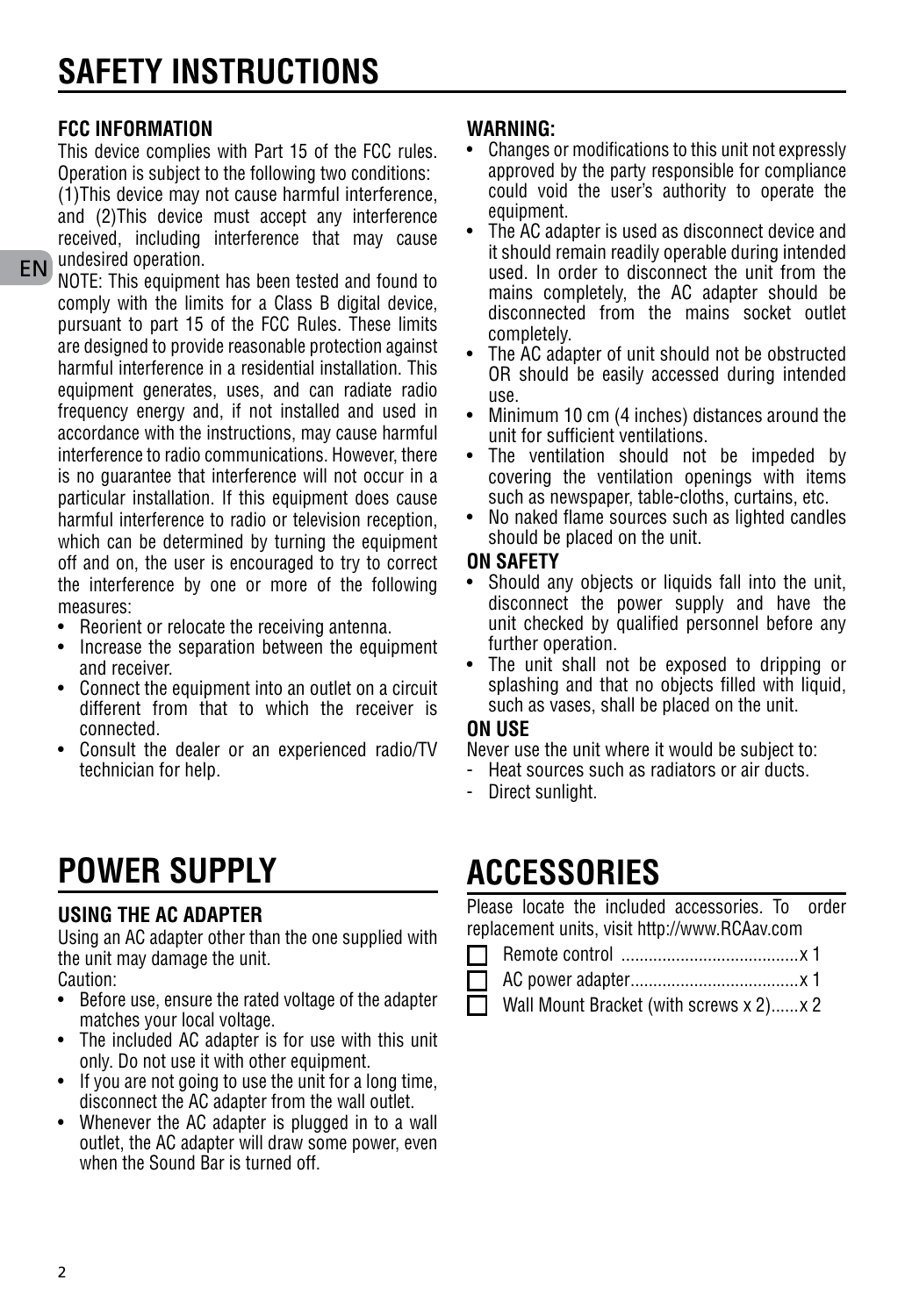### **remote control**

#### **Using the Remote Control**

- • Point the remote control at the REMOTE SENSOR located on the unit.
- When using this unit in very bright light, the infrared REMOTE SENSOR may not work properly.

#### **To change remote battery**

1. Open the battery door.



2. Insert one CR2025 (3V) size battery.



## **LOCATION OF CONTROLS**

### **SOUNDBASE**

- $1.$   $\blacksquare$  /  $\bigcirc$  Standby/ON button
- 2. SOURCE  $\bigtriangledown$  button
- 3. BLUETOOTH **29** / LEVEL indicator
- 4. AUX IN / LEVEL indicator
- 5. OPTICAL IN / LEVEL indicator
- 6. LINE IN / LEVEL indicator
- $7 / +$  VOLUME button
- 8. DC IN jack
- 9. AUX IN R / L jack
- 10. LINE IN 3.5mm jack
- 11. OPTICAL IN jack
- 12 Remote Sensor

#### **remote control**

- 1 % MIITF button
- 2. BLUETOOTH Button
- $3$  VOL  $\triangle$  /  $\nabla$  button **I<4/bil/bbl** button
- 4 AIIX button
- 5. BASS  $+/-$  button

Remove the plastic sheet before operating the remote control.



distance of the remote control will be greatly reduced **EN** When the battery becomes weak, the operating and you will need to replace the battery.

Note: If the remote control is not going to be used for a long time, remove the battery.

#### WARNING:

- Do not dispose of the battery in a fire or it may leak and/or explode.
- • Batteries should not be exposed to excessive heat such as sunshine, fire or the like.

#### CAUTION:

Danger of explosion if battery is incorrectly replaced. Replace only with the same or equivalent type.

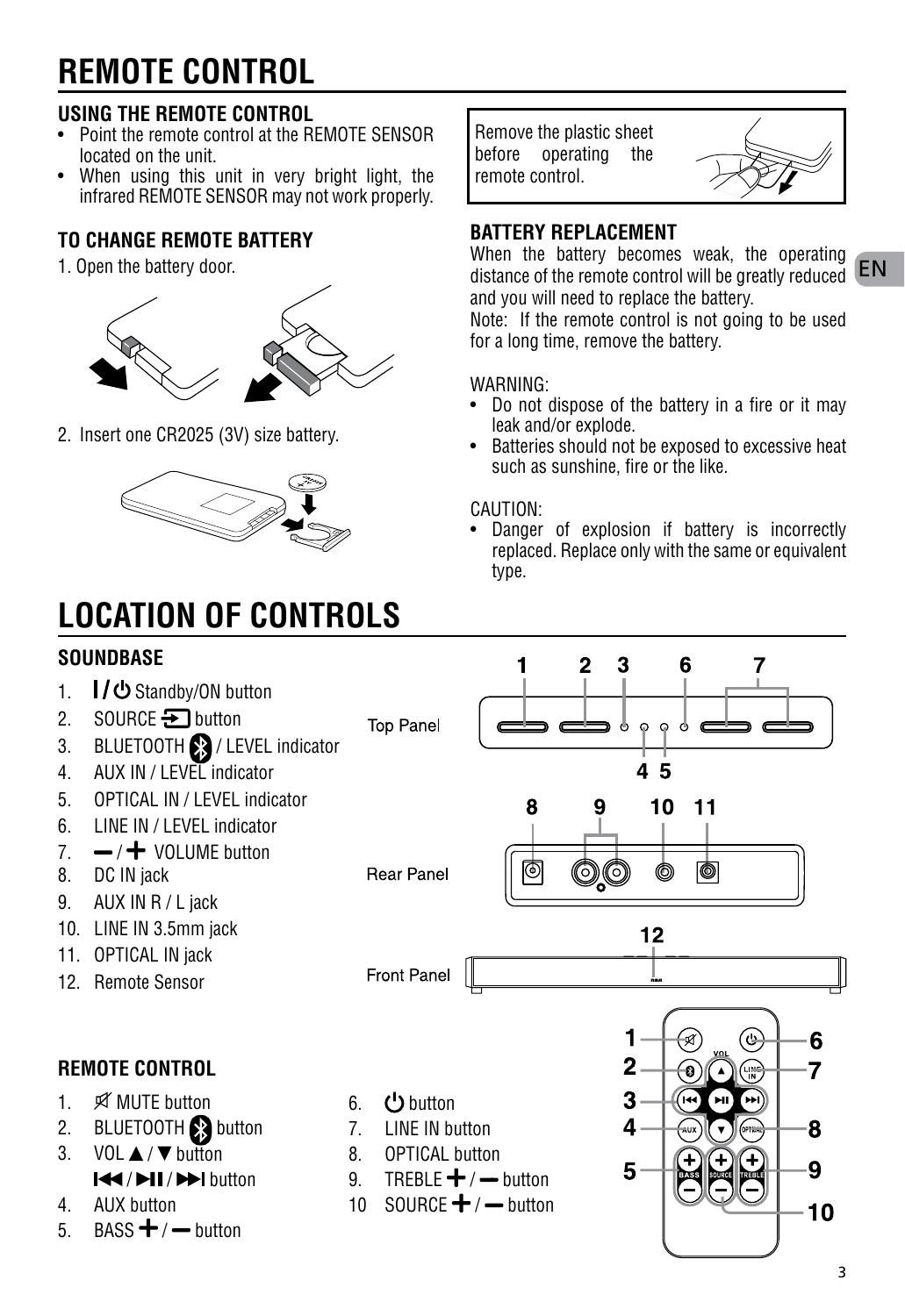### **ConnectionS**

#### **Connect audio through aN ANALOG AUDIO CABLE**

- 1. Connect an Audio Cable (not included) from the AUX IN jacks to the AUDIO OUT jacks of your TV. Set-Top Box or Blu-ray/DVD Player.
- 2. Connect a 3.5mm Audio Cable (not included) from the LINE IN jack to the AUDIO OUT jacks or from the AUX IN jacks to the Headphone Out jack of your TV, Set-Top Box or Blu-ray/DVD Player.

#### **Connect audio through a digital optical cable**

3. Connect an Optical Cable (not included) from the OPTICAL IN jack to the OPTICAL OUT jack of your TV, Set-Top Box or Blu-ray/DVD Player.

#### EN Note: OPTICAL IN only supports PCM signal. You may need to activate PCM (Downmix) on your source device, e.g. TV, Set-Top Box or Blu-ray/DVD Player.



Plug one end of a 3.5mm Audio Cable (not included) into the LINE IN jack and other end into your iPad®, iPhone®, iPod® or other audio devices.

# iPod<sup>®</sup> or other **Audio Devices**

### **PLACEMENT**

The Soundbar can be placed freestanding on a table or mounted on a wall.

#### **Placing the Soundbar on a wall**

The Soundbar requires additional mounting hardware that must be purchased separately.

- 1. Install the Wall Mount Brackets to the Soundbar as shown.
- 2. Place the Wall Mount Template (included) on the wall and then mark the locations of the screw holes.
- 3. Drill the screws (not supplied) into the wall carefully.
- 4. Gently hang the Soundbar onto the screws in the wall.

Note: Allow 2mm space between screw and the wall for fitting the wall mount bracket.

#### **Caution:**

- We recommend that Wall-mounting be carried out by a professional. The wall mount bracket "keyholes" are intended for use with #8 (Imperial) or M4 (Metric) with head size: Diameter 7.5 - 9.4 mm. Additional or alternative parts may be needed for certain types of wall constructions.
- Make sure that the wall-mount is fixed securely



(not included)

-accom ©)

**LINE IN** 

enough so that it meets safety standards.

- Allow at least 2" (5 cm) separation in all directions between the Sound Bar and other AV equipment (such as your TV or Set-Top Box).
- It is recommended that all cables (AC adapter and Audio cables) be connected to the Sound Bar before placing it on the wall.

4